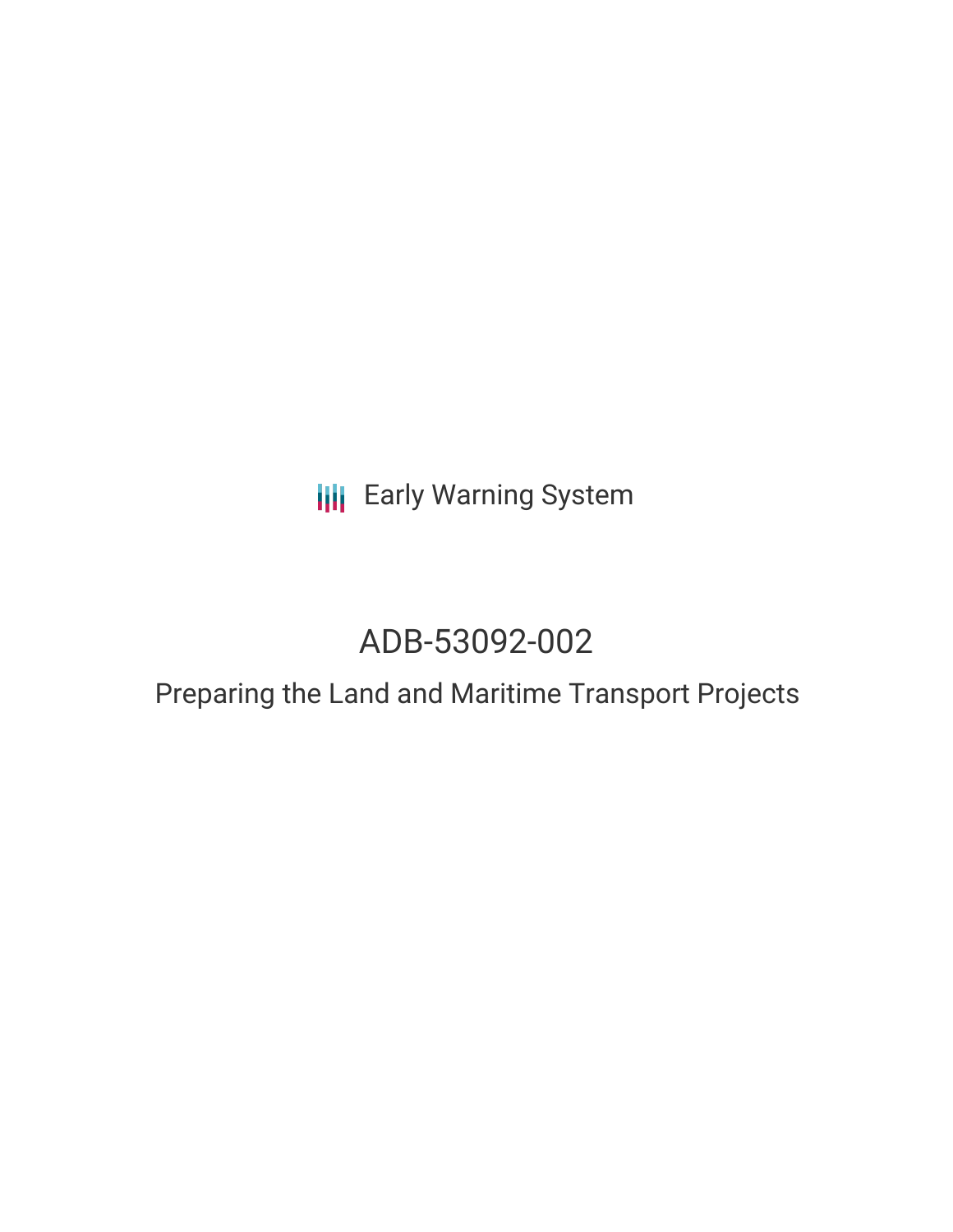

#### **Quick Facts**

| <b>Countries</b>               | Papua New Guinea               |
|--------------------------------|--------------------------------|
| <b>Specific Location</b>       | Port Moresby                   |
| <b>Financial Institutions</b>  | Asian Development Bank (ADB)   |
| <b>Status</b>                  | Approved                       |
| <b>Bank Risk Rating</b>        | U                              |
| <b>Voting Date</b>             | 2019-12-05                     |
| <b>Borrower</b>                | Government of Papua New Guinea |
| <b>Sectors</b>                 | Transport                      |
| <b>Investment Type(s)</b>      | Grant                          |
| <b>Investment Amount (USD)</b> | $$2.50$ million                |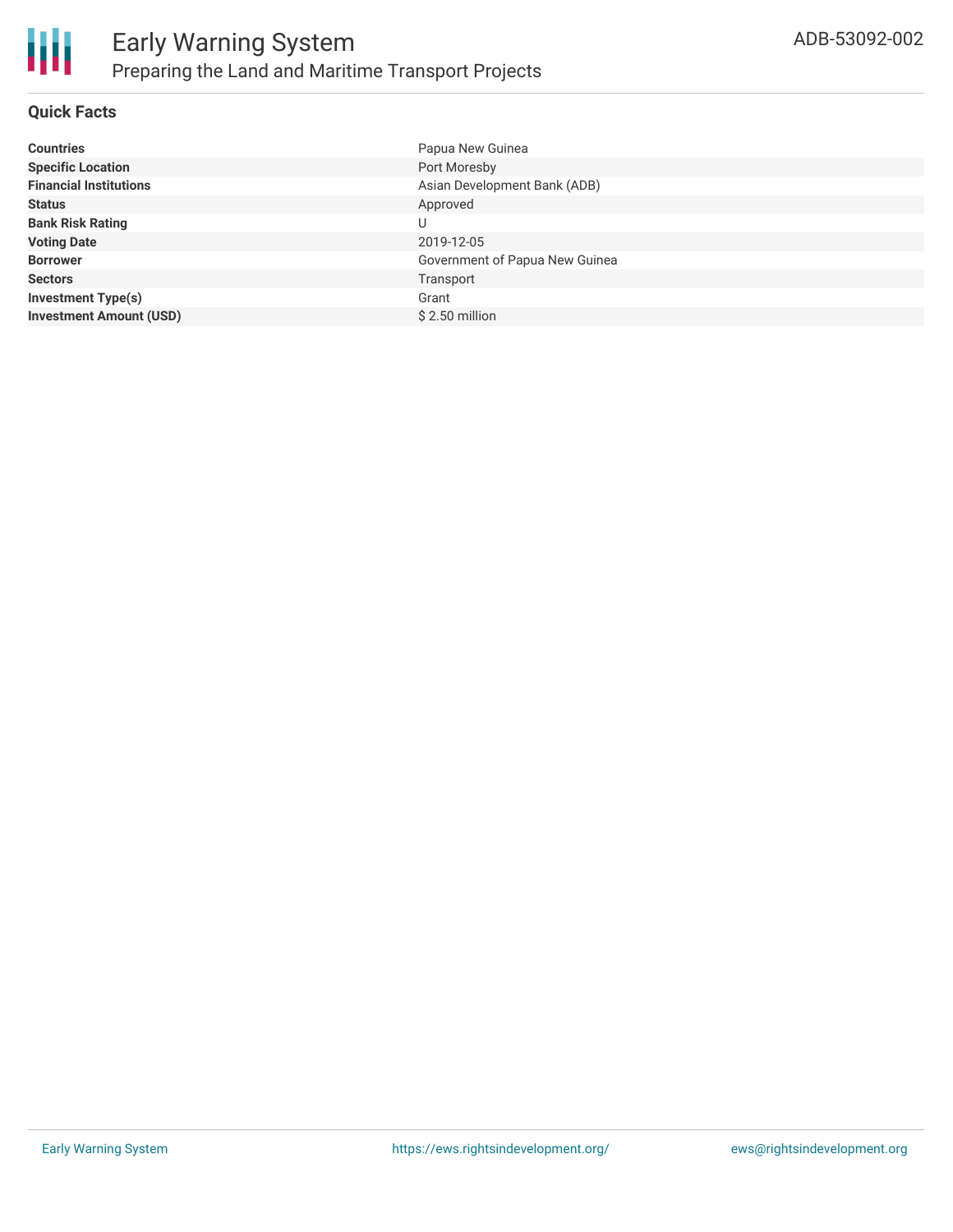

#### **Project Description**

Accordiang to the bank website, the project "will (i) support the assessment of the existing transport sector strategy, road map, policy framework, and medium to long-term investment plan to ensure reliable, inclusive, and sustainable operation of the programs; (ii) review of the feasibility study and detailed engineering designs, to be prepared through a separate project readiness financing (PRF), to ensure optimized engineering solutions and measures, including measures for climate change adaptation; (iii) design the social development and poverty component for the proposed transport program; and (iv) prepare ADB loan processing documents, including a sector assessment, financial analysis, financial management assessment, procurement risk assessment, risk assessment and management plan, poverty and social assessment, gender analysis and gender action plan, climate risk and vulnerability assessment, and assessment of implementation arrangements of ensuing projects."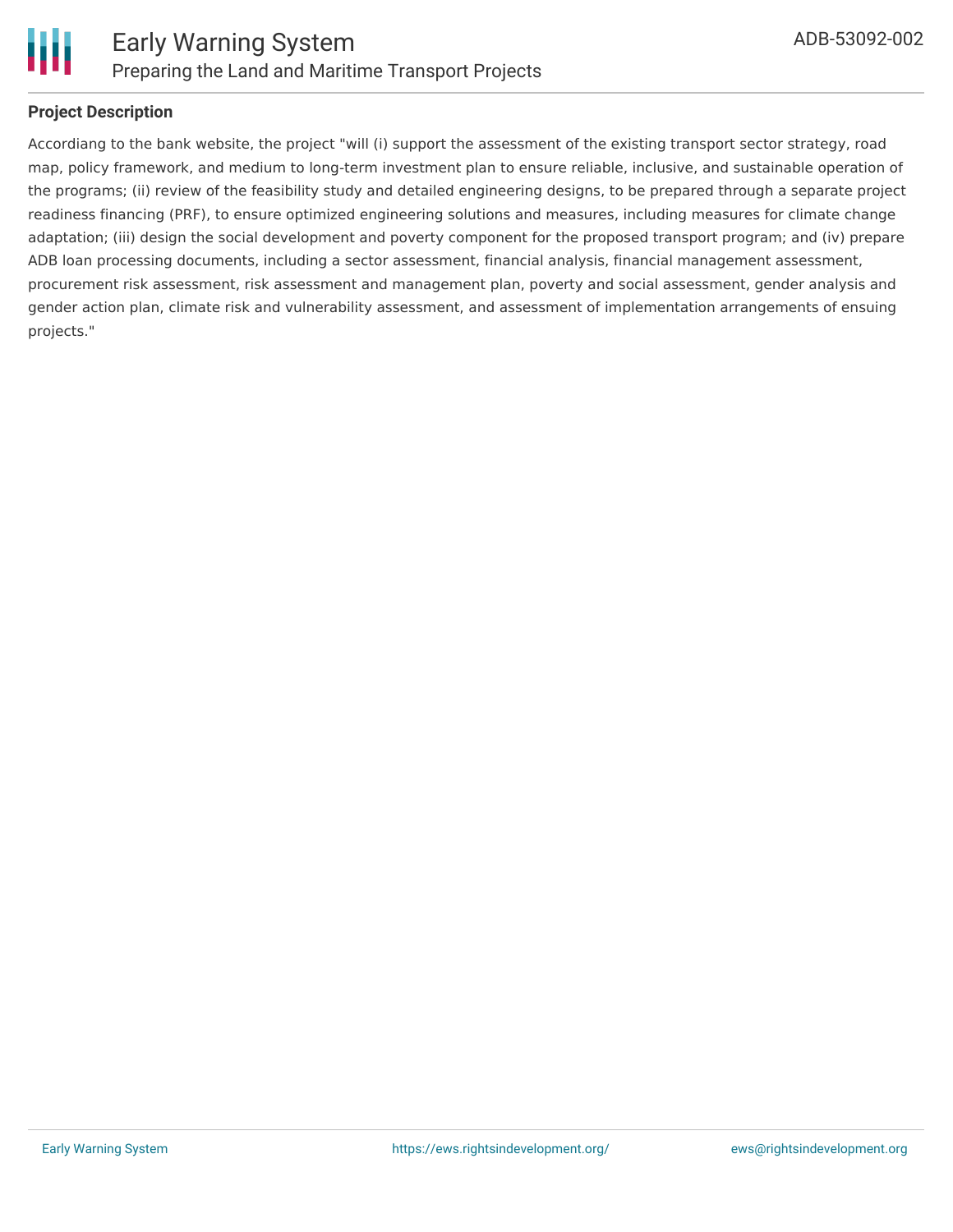

### Early Warning System Preparing the Land and Maritime Transport Projects

#### **Investment Description**

Asian Development Bank (ADB)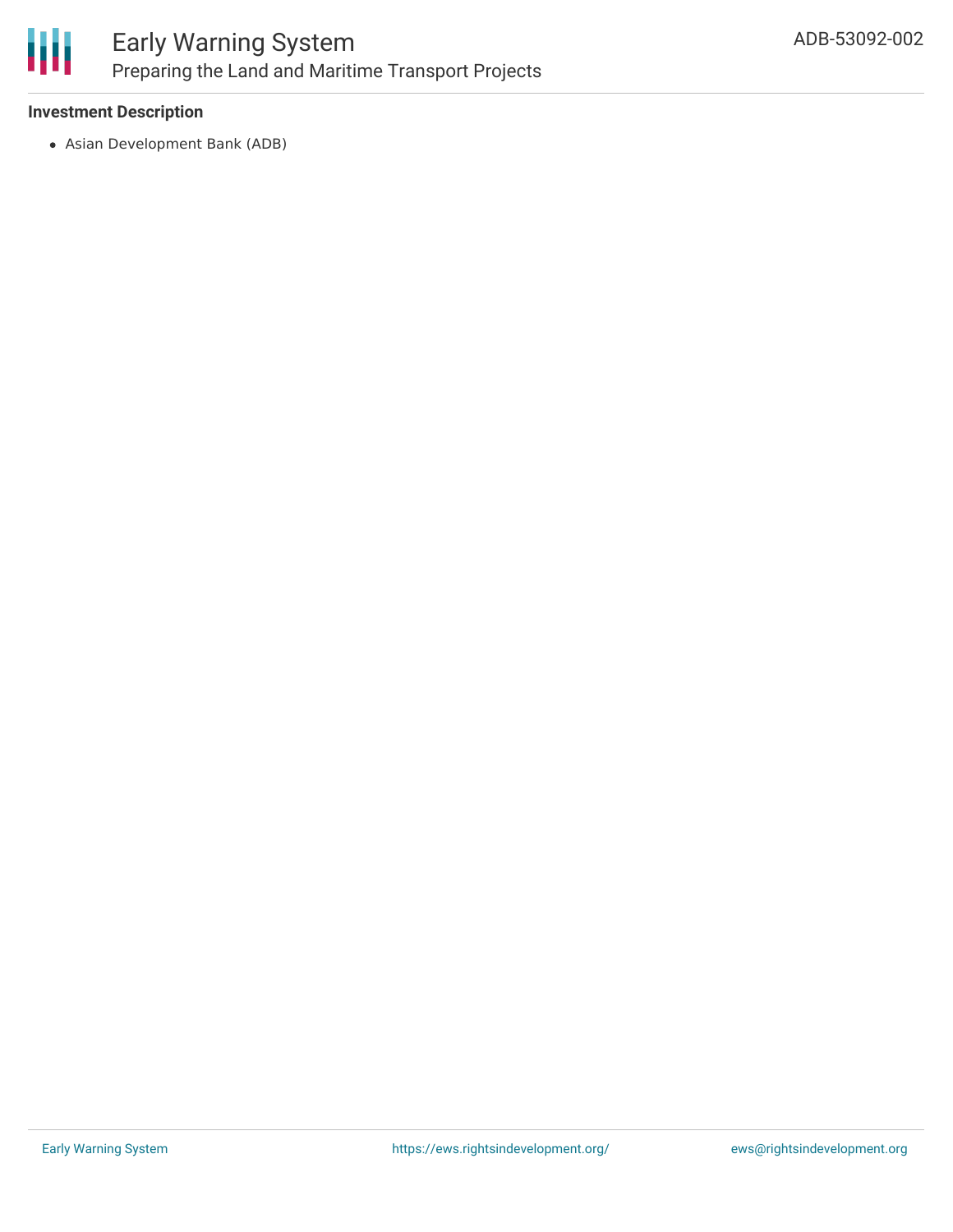

### **Contact Information**

Responsible ADB Officer Ari Kalliokoski Responsible ADB Department Pacific Department Responsible ADB Division PATC Executing Agencies Department of Transport Port Moresby Papua New Guinea Department of Works and Implementation P.O. Box 1108 Boroko, NCD Papua New Guinea

#### **ACCOUNTABILITY MECHANISM OF ADB**

The Accountability Mechanism is an independent complaint mechanism and fact-finding body for people who believe they are likely to be, or have been, adversely affected by an Asian Development Bank-financed project. If you submit a complaint to the Accountability Mechanism, they may investigate to assess whether the Asian Development Bank is following its own policies and procedures for preventing harm to people or the environment. You can learn more about the Accountability Mechanism and how to file a complaint at: <http://www.adb.org/site/accountability-mechanism/main>